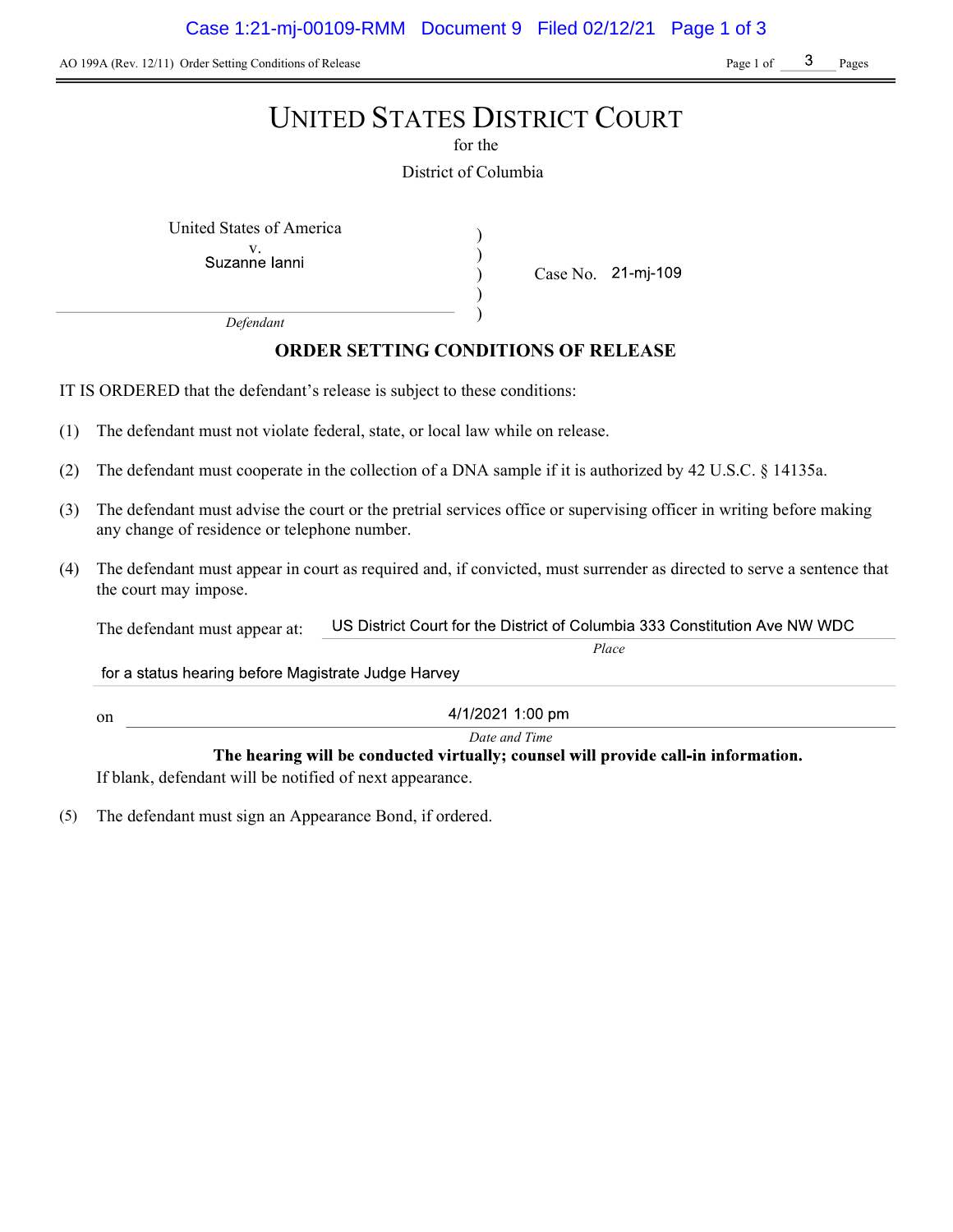|  |  | AO 199B (Rev. 12/11) Additional Conditions of Release |
|--|--|-------------------------------------------------------|
|--|--|-------------------------------------------------------|

Page  $2$  of  $3$  Pages

### ADDITIONAL CONDITIONS OF RELEASE

IT IS FURTHER ORDERED that the defendant's release is subject to the conditions marked below:

( ) (6) The defendant is placed in the custody of:

| Person or organization |  |
|------------------------|--|
|                        |  |

Address (only if above is an organization)

City and state Tel. No.

who agrees to (a) supervise the defendant, (b) use every effort to assure the defendant's appearance at all court proceedings, and (c) notify the court immediately if the defendant violates a condition of release or is no longer in the custodian's custody.

|     |                           | Signed:                                                                                                                                                                                                                                                                                         |
|-----|---------------------------|-------------------------------------------------------------------------------------------------------------------------------------------------------------------------------------------------------------------------------------------------------------------------------------------------|
|     |                           | Custodian<br>Date                                                                                                                                                                                                                                                                               |
| (X) | (7)                       | The defendant must:                                                                                                                                                                                                                                                                             |
|     |                           | $(X)$ (a) submit to supervision by and report for supervision to the DC Pretrial Services weekly by phone                                                                                                                                                                                       |
|     |                           | (202) 442-1000, no later than 02/12/2021<br>telephone number                                                                                                                                                                                                                                    |
|     |                           | (b) continue or actively seek employment.                                                                                                                                                                                                                                                       |
|     |                           | (c) continue or start an education program.                                                                                                                                                                                                                                                     |
|     |                           | (d) surrender any passport to:                                                                                                                                                                                                                                                                  |
|     |                           | (e) not obtain a passport or other international travel document.                                                                                                                                                                                                                               |
|     | $\boldsymbol{\mathsf{x}}$ | (f) abide by the following restrictions on personal association, residence, or travel: Stay out DC except for Court/ PSA business                                                                                                                                                               |
|     |                           | and meetings with attorney. See (s) for additional travel restrictions                                                                                                                                                                                                                          |
|     |                           | (g) avoid all contact, directly or indirectly, with any person who is or may be a victim or witness in the investigation or prosecution,                                                                                                                                                        |
|     |                           | including:                                                                                                                                                                                                                                                                                      |
|     |                           |                                                                                                                                                                                                                                                                                                 |
|     |                           | ) (h) get medical or psychiatric treatment:                                                                                                                                                                                                                                                     |
|     |                           |                                                                                                                                                                                                                                                                                                 |
|     |                           |                                                                                                                                                                                                                                                                                                 |
|     |                           | or the following purposes:                                                                                                                                                                                                                                                                      |
|     |                           |                                                                                                                                                                                                                                                                                                 |
|     |                           | (j) maintain residence at a halfway house or community corrections center, as the pretrial services office or supervising officer considers                                                                                                                                                     |
|     |                           | necessary.                                                                                                                                                                                                                                                                                      |
|     |                           | (k) not possess a firearm, destructive device, or other weapon.                                                                                                                                                                                                                                 |
|     |                           | (1) not use alcohol (<br>$)$ at all $($<br>excessively.                                                                                                                                                                                                                                         |
|     |                           | ) (m) not use or unlawfully possess a narcotic drug or other controlled substances defined in 21 U.S.C. § 802, unless prescribed by a licensed                                                                                                                                                  |
|     |                           | medical practitioner.                                                                                                                                                                                                                                                                           |
|     |                           | ) (n) submit to testing for a prohibited substance if required by the pretrial services office or supervising officer. Testing may be used with random<br>frequency and may include urine testing, the wearing of a sweat patch, a remote alcohol testing system, and/or any form of prohibited |
|     |                           | substance screening or testing. The defendant must not obstruct, attempt to obstruct, or tamper with the efficiency and accuracy of prohibited                                                                                                                                                  |
|     |                           | substance screening or testing.                                                                                                                                                                                                                                                                 |
|     |                           | ) (o) participate in a program of inpatient or outpatient substance abuse therapy and counseling if directed by the pretrial services office or                                                                                                                                                 |
|     |                           | supervising officer.                                                                                                                                                                                                                                                                            |
|     |                           | (p) participate in one of the following location restriction programs and comply with its requirements as directed.                                                                                                                                                                             |
|     |                           | (i) Curfew. You are restricted to your residence every day (<br>) from $\qquad \qquad$<br>to<br>$\alpha$ , or $($<br>) as                                                                                                                                                                       |
|     |                           | directed by the pretrial services office or supervising officer; or                                                                                                                                                                                                                             |
|     |                           | ) (ii) Home Detention. You are restricted to your residence at all times except for employment; education; religious services; medical,                                                                                                                                                         |
|     |                           | substance abuse, or mental health treatment; attorney visits; court appearances; court-ordered obligations; or other activities                                                                                                                                                                 |
|     |                           | approved in advance by the pretrial services office or supervising officer; or                                                                                                                                                                                                                  |
|     |                           | )(iii) Home Incarceration. You are restricted to 24-hour-a-day lock-down at your residence except for medical necessities and<br>court appearances or other activities specifically approved by the court.                                                                                      |
|     |                           | (q) submit to location monitoring as directed by the pretrial services office or supervising officer and comply with all of the program                                                                                                                                                         |
|     |                           | requirements and instructions provided.                                                                                                                                                                                                                                                         |
|     |                           | ) You must pay all or part of the cost of the program based on your ability to pay as determined by the pretrial services office or                                                                                                                                                             |
|     |                           | supervising officer.                                                                                                                                                                                                                                                                            |
| (   |                           | (r) report as soon as possible, to the pretrial services office or supervising officer, every contact with law enforcement personnel, including                                                                                                                                                 |
|     |                           | arrests, questioning, or traffic stops.                                                                                                                                                                                                                                                         |
|     |                           | $(x)$ (s) Travel outside continental US must be approved by the Court. Defendant to notify PSA of travel outside District                                                                                                                                                                       |
|     |                           | of Massachusetts. No unlawful firearms. Verify address with PSA.                                                                                                                                                                                                                                |
|     |                           |                                                                                                                                                                                                                                                                                                 |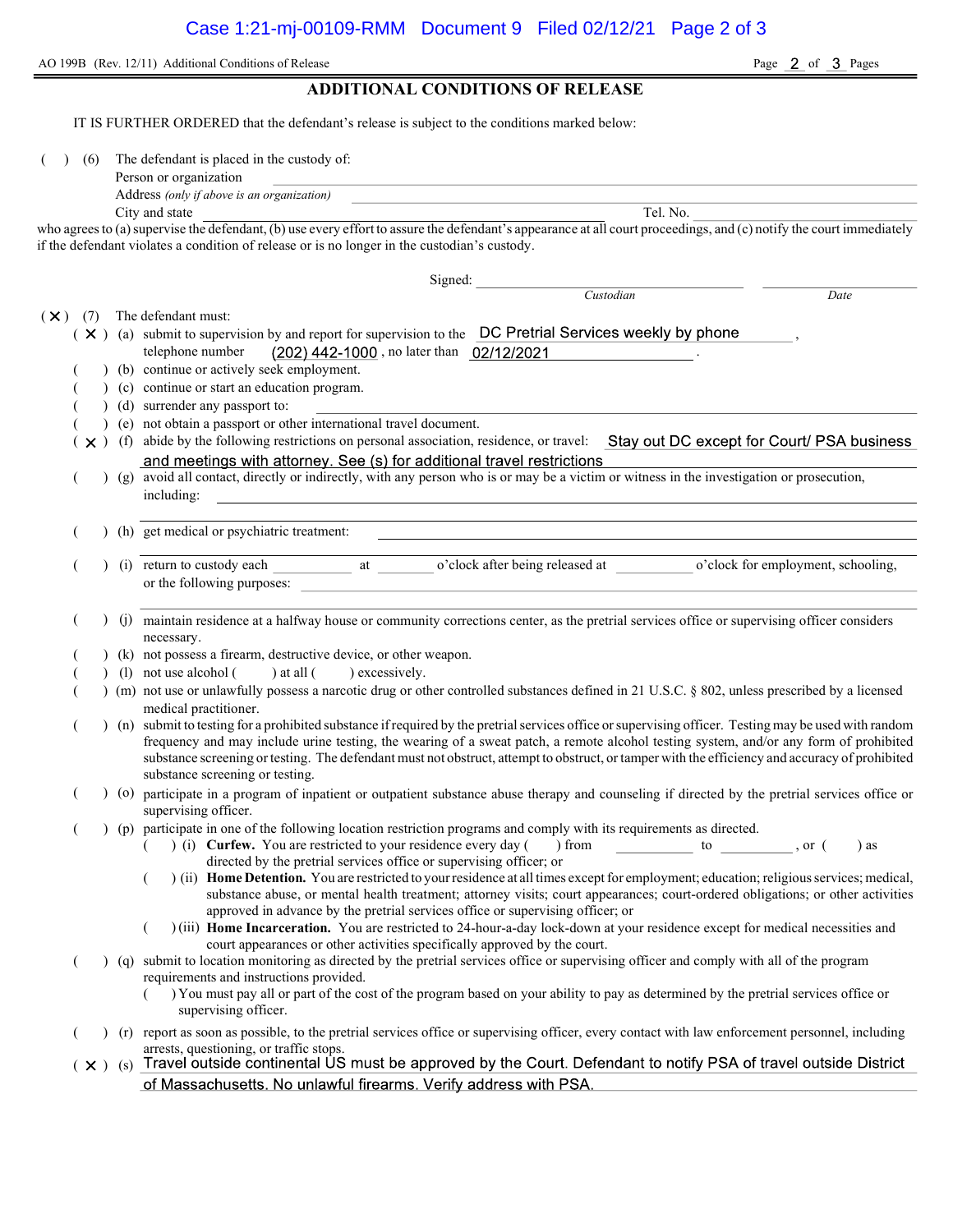#### ADVICE OF PENALTIES AND SANCTIONS

#### TO THE DEFENDANT:

#### YOU ARE ADVISED OF THE FOLLOWING PENALTIES AND SANCTIONS:

Violating any of the foregoing conditions of release may result in the immediate issuance of a warrant for your arrest, a revocation of your release, an order of detention, a forfeiture of any bond, and a prosecution for contempt of court and could result in imprisonment, a fine, or both.

While on release, if you commit a federal felony offense the punishment is an additional prison term of not more than ten years and for a federal misdemeanor offense the punishment is an additional prison term of not more than one year. This sentence will be consecutive (i.e., in addition to) to any other sentence you receive.

It is a crime punishable by up to ten years in prison, and a \$250,000 fine, or both, to: obstruct a criminal investigation; tamper with a witness, victim, or informant; retaliate or attempt to retaliate against a witness, victim, or informant; or intimidate or attempt to intimidate a witness, victim, juror, informant, or officer of the court. The penalties for tampering, retaliation, or intimidation are significantly more serious if they involve a killing or attempted killing.

If, after release, you knowingly fail to appear as the conditions of release require, or to surrender to serve a sentence,

- you may be prosecuted for failing to appear or surrender and additional punishment may be imposed. If you are convicted of: (1) an offense punishable by death, life imprisonment, or imprisonment for a term of fifteen years or more – you will be fined
	- not more than \$250,000 or imprisoned for not more than 10 years, or both;
	- (2) an offense punishable by imprisonment for a term of five years or more, but less than fifteen years you will be fined not more than \$250,000 or imprisoned for not more than five years, or both;
	- (3) any other felony you will be fined not more than \$250,000 or imprisoned not more than two years, or both;
	- (4) a misdemeanor you will be fined not more than \$100,000 or imprisoned not more than one year, or both.

A term of imprisonment imposed for failure to appear or surrender will be consecutive to any other sentence you receive. In addition, a failure to appear or surrender may result in the forfeiture of any bond posted.

#### Acknowledgment of the Defendant

I acknowledge that I am the defendant in this case and that I am aware of the conditions of release. I promise to obey all conditions of release, to appear as directed, and surrender to serve any sentence imposed. I am aware of the penalties and sanctions set forth above.

#### Acknowledged on the Record on February 8, 2021

Defendant's Signature

City and State

#### Directions to the United States Marshal

) The defendant is ORDERED released after processing.

2/12/2021

Date:

) The United States marshal is ORDERED to keep the defendant in custody until notified by the clerk or judge that the defendant has posted bond and/or complied with all other conditions for release. If still in custody, the defendant must be produced before the appropriate judge at the time and place specified.

 $\frac{\mu_{\text{bol}}}{\mu_{\text{el}}}\frac{2021.1}{16.46}$ <br>Judicial Officer's Signature 2021.02.12 16:46:36 -05'00'

Robin M. Meriweather, U.S. Magistrate Judge

Printed name and title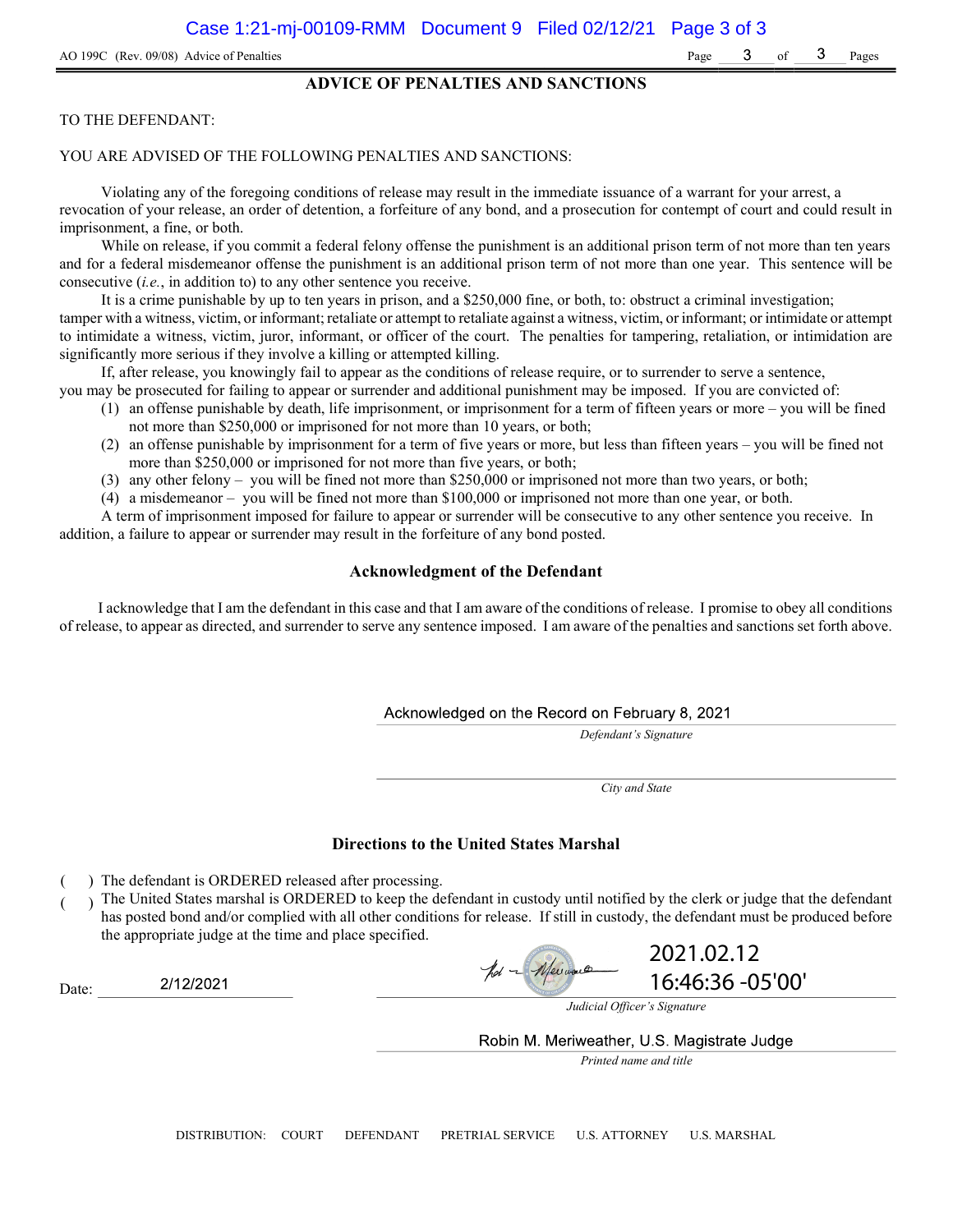AO 98 (Rev. 12/11) Appearance Bond

# UNITED STATES DISTRICT COURT

for the

) ) ) )

District of Columbia

United States of America (1996)

v.

Suzanne lanni

Case No.

Defendant

## APPEARANCE BOND

### Defendant's Agreement

I, Suzanne lanni *(defendant)*, agree to follow every order of this court, or any court that considers this case, and I further agree that this bond may be forfeited if I fail:

 $(X)$  to appear for court proceedings;<br> $(X)$  if convicted, to surrender to serv

 $(X)$  if convicted, to surrender to serve a sentence that the court may impose; or  $(X)$  to comply with all conditions set forth in the Order Setting Conditions of R

to comply with all conditions set forth in the Order Setting Conditions of Release.

## Type of Bond

 $(X)$  (1) This is a personal recognizance bond.

(2) This is an unsecured bond of \$

 $($   $)$  (3) This is a secured bond of \$, secured by:

 $($  ) (a)  $\$  , in cash deposited with the court.

( ) (b) the agreement of the defendant and each surety to forfeit the following cash or other property (describe the cash or other property, including claims on it  $-$  such as a lien, mortgage, or loan  $-$  and attach proof of ownership and value):

If this bond is secured by real property, documents to protect the secured interest may be filed of record.

 $($  )  $(c)$  a bail bond with a solvent surety *(attach a copy of the bail bond, or describe it and identify the surety)*:

## Forfeiture or Release of the Bond

Forfeiture of the Bond. This appearance bond may be forfeited if the defendant does not comply with the above agreement. The court may immediately order the amount of the bond surrendered to the United States, including the security for the bond, if the defendant does not comply with the agreement. At the request of the United States, the court may order a judgment of forfeiture against the defendant and each surety for the entire amount of the bond, including interest and costs.